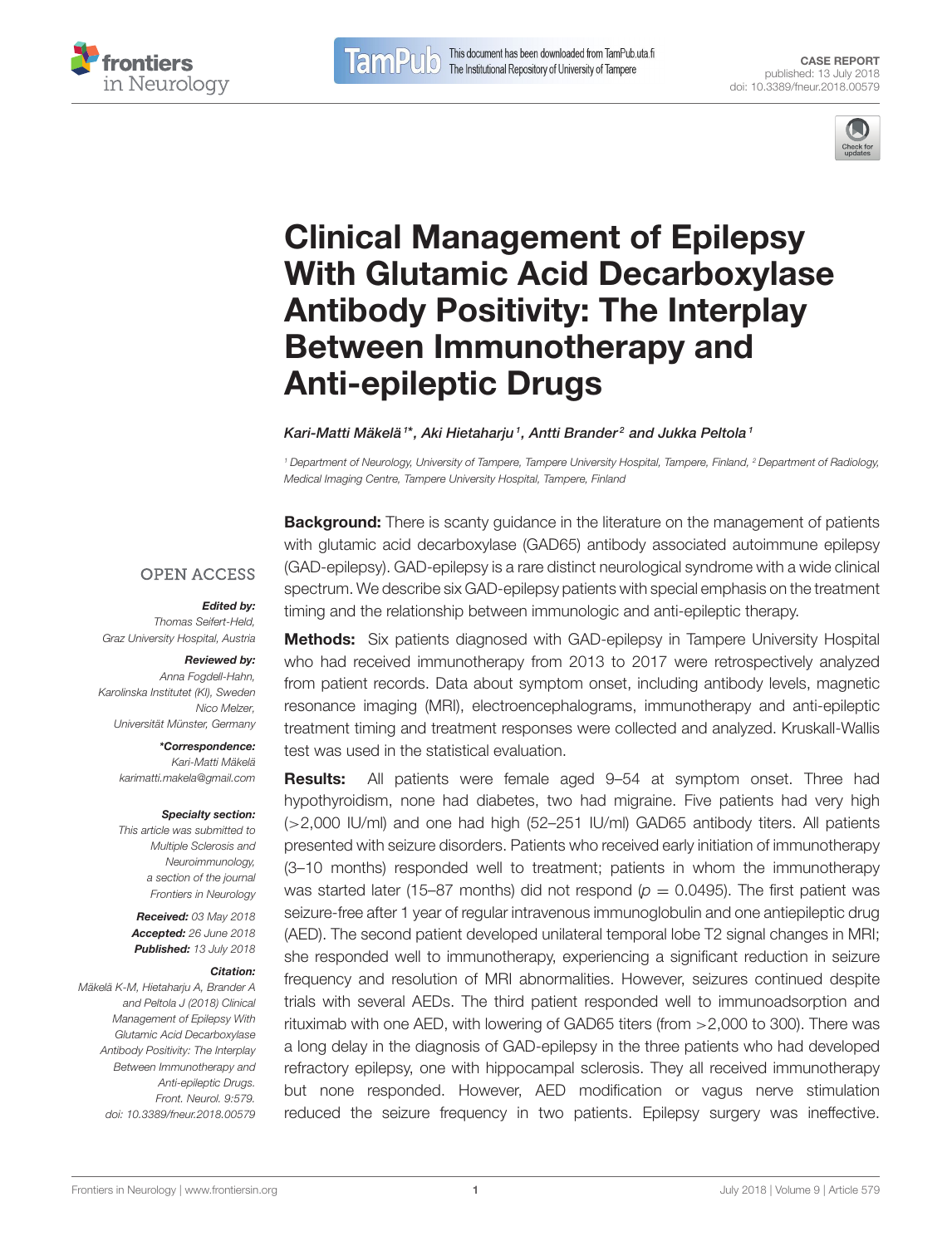**Conclusions:** These results highlight the importance of early detection of GAD65 antibodies in refractory epilepsy as immunotherapy can be effective if administered in the early stages of the disease when it can prevent permanent brain tissue damage.

Keywords: clinical management, glutamic acid decarboxylase antibody, limbic encephalitis, autoimmune epilepsy, case series

## INTRODUCTION

Autoimmunity is increasingly being recognized as a cause of epilepsy [\(1\)](#page-7-0). Glutamic acid decarboxylase 65-kilodalton isoform (GAD65) antibodies have been associated with multiple nonneurological and neurological syndromes including autoimmune epilepsy [\(2\)](#page-7-1).

GAD65 is an intracellular antigen, highly expressed in the presynaptic terminals of inhibitory neurons in the central nervous system (CNS) and in pancreatic β-cells [\(3\)](#page-7-2). GAD65 antibodies possibly serve as a surrogate marker for organ specific autoimmune disorders mediated by cytotoxic T cells [\(4\)](#page-7-3). However, there might also be some currently unknown pathogenic surface-antigens targeted against hippocampi coexisting with the GAD65 antibody and contributing to temporallobe epilepsy (TLE) [\(5\)](#page-7-4). Furthermore, the related pathological processes can lead to hippocampal sclerosis and refractory epilepsy [\(6\)](#page-7-5). Moreover, widespread white matter changes have been observed in GAD65 antibody related limbic encephalitis (LE) [\(7\)](#page-7-6).

Recently, anti-neuronal antibodies were detected in 20.5% of epilepsies of unknown etiology and of these, 64% were high titer GAD65 antibodies [\(8\)](#page-7-7). Previously, it has been estimated that between 1.7% [\(9\)](#page-7-8) and 8.7% [\(10\)](#page-7-9) of epilepsy patients are harboring GAD65 antibodies.

GAD65 antibody associated autoimmune epilepsy (GADepilepsy) is a rare but distinct neurological syndrome with a wide clinical spectrum ranging from mild non-pharmacoresistant epilepsy [\(10\)](#page-7-9) to refractory TLE [\(11\)](#page-7-10), LE [\(12\)](#page-7-11), and also extralimbic encephalitis (ELE) [\(13\)](#page-7-12). It seems that indolent GAD65 autoimmunity can develop into more severe forms over time [\(14\)](#page-7-13).

The literature contains only a few case reports dealing with the management of refractory GAD-epilepsy [\(15\)](#page-7-14). In addition to anti-epileptic drugs (AEDs), a plethora of immunotherapies has been tried with variable or unsatisfactory results [\(11,](#page-7-10) [15,](#page-7-14) [16\)](#page-7-15). Overall, the response to immunotherapy is poor and only a few patients achieve seizure-freedom [\(17\)](#page-7-16).

Since there is no clear guidance in the literature with respect to the timing or on the combination of immunotherapy with AEDs in the management of GAD-epilepsy, here we describe six GADepilepsy cases treated with immunotherapy during different disease stages and compare the results of immunotherapy with those achieved by AEDs.

## MATERIALS AND METHODS

#### Study Cohort

Patients treated in Tampere University Hospital Department of Neurology for GAD-epilepsy between the years 2012 and 2017 were studied. The clinical data was analyzed retrospectively from patient records. The initial diagnosis was suspected due to the clinical symptoms and then supported by highly elevated titers of serum GAD65 antibodies. Written informed consent was obtained from the participants for the publication of this case series.

### **Statistics**

All statistical calculations were done in R version 3.4.3 [\(www.r](www.r-project.org)[project.org\)](www.r-project.org). Kruskall-Wallis test was used to compare treatment results in immunotherapy responders vs. non-responders.

### Laboratory and Imaging Studies

GAD65 antibody levels were analyzed in Fimlab laboratories (Tampere, Finland) with standard clinical methods. In most patients, Euroimmun (Luebeck, Germany) anti-GAD ELISA (IgG) was used according to the manufacturer's protocol. Prior to 2014, the Medizym (Berlin, Germany) anti-GAD ELISA (IgG) was used according to the manufacturer's protocol. Most serum and cerebrospinal fluid (CSF) neuronal autoantibody panels were determined in Wieslab (Malmö, Sweden) with standard methods. In patient 1, CSF neuronal antibodies were analyzed in the Institut D'Investigacions Biomédiques August Pi I Sunyer, (Hospital Clinic, University of Barcelona, Spain). Other laboratory studies were undertaken with standard laboratory methods at Fimlab laboratories. Brain magnetic resonance images (MRI) were obtained according to a dedicated epilepsy protocol on a 3 Tesla scanner. Electroencephalograms (EEG) were obtained with standard protocols.

#### Therapeutic Interventions

Immunotherapy, including immunoadsorption, was administered in all patients by following generally accepted clinical principles. Accordingly, AED treatment was provided to all patients in order to achieve maximum seizure control and tolerability. Selective amygdalo-hippocampectomy (SAH) and vagus nerve stimulator (VNS) were offered to some drugresistant patients after they had undergone comprehensive pre-surgical diagnostics according to the current standards.

#### Treatment Outcomes

Outcome variables were the seizure or other main symptom frequencies estimated from patient records such that an over 50% symptom reduction was considered as a good treatment response; changes in the GAD65 antibody titer levels were also determined.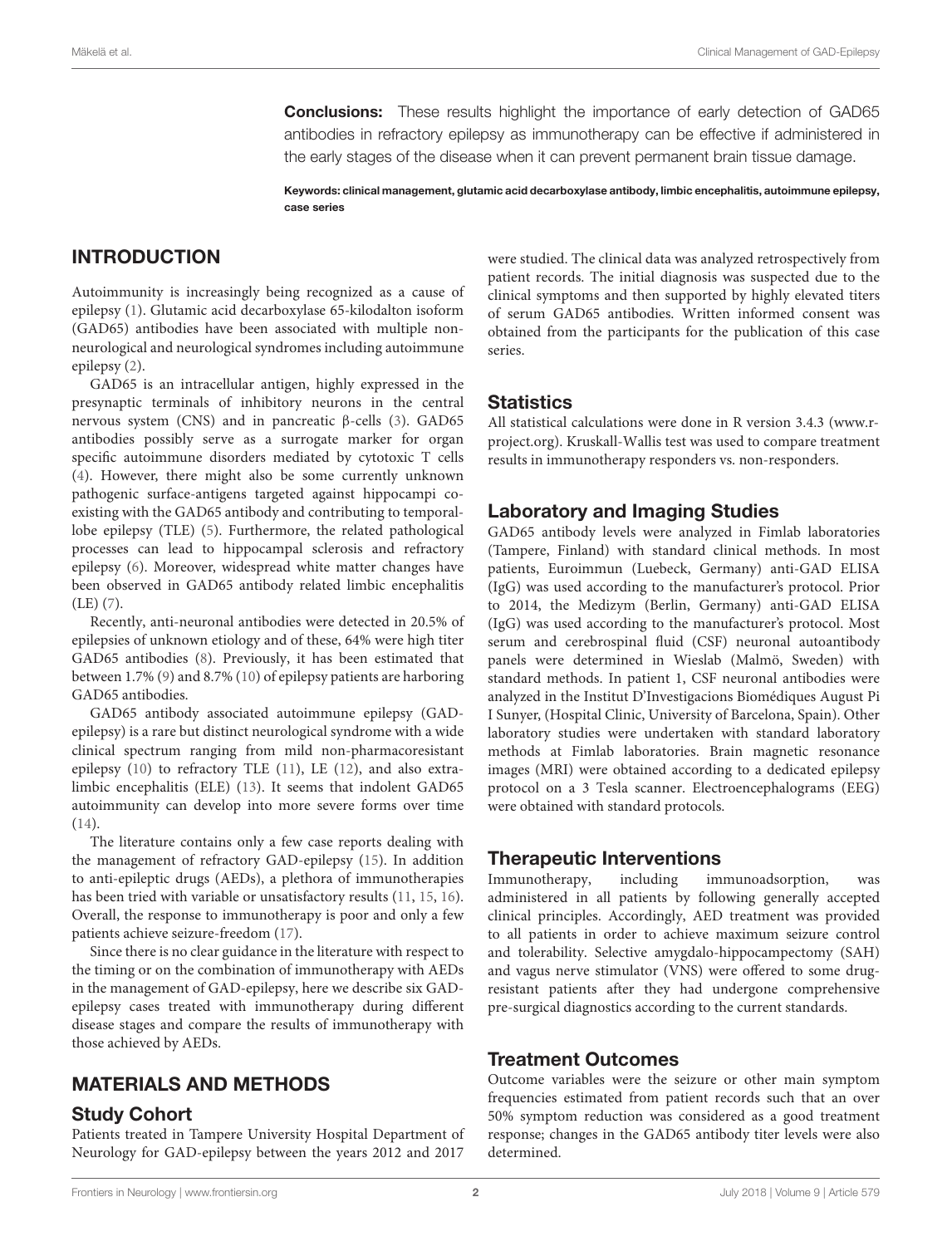<span id="page-2-0"></span>

|  |  |  |  | <b>TABLE 1</b>   Individual patient characteristics, serological and cerebrospinal fluid studies. |  |
|--|--|--|--|---------------------------------------------------------------------------------------------------|--|
|--|--|--|--|---------------------------------------------------------------------------------------------------|--|

|                                                     | <b>Patient 1</b>                                                | Patient 2                      | Patient 3                                         | Patient 4                                | Patient 5                                       | Patient 6                 |
|-----------------------------------------------------|-----------------------------------------------------------------|--------------------------------|---------------------------------------------------|------------------------------------------|-------------------------------------------------|---------------------------|
| Age at onset, years                                 | 54                                                              | 19                             | 20                                                | 9                                        | 14                                              | 16                        |
| Sex                                                 | Female                                                          | Female                         | Female                                            | Female                                   | Female                                          | Female                    |
| Symptom onset                                       | 2014/2                                                          | 2012/7                         | 2014/6                                            | 2007/12                                  | 2011/3                                          | 2014/1                    |
| Immunotherapy initiated                             | 2014/5                                                          | 2013/5                         | 2014/10                                           | 2015/3                                   | 2012/6                                          | 2016/3                    |
| Comorbidities                                       | Hypothyroidism                                                  | Migraine                       | Hypothyroidism,<br>migraine                       | Hypothyroidism                           | $\overline{\phantom{a}}$                        | -                         |
| GAD65 ab, serum, IU/ml                              | $52 - 251$                                                      | over 2,000                     | over 2,000                                        | over 2,000                               | over 2,000                                      | over 2,000                |
| GAD65 ab, CSF                                       | Negative                                                        | Positive                       | Negative                                          | Negative                                 | Positive                                        | Not done                  |
| Serum studies, positive                             | TPO, VGKC (low),<br>B2GP (low)*#£\$%"                           | All negative <sup>¤\$#+x</sup> | All negative <sup><math>\mu</math>#-x&amp;z</sup> | ICA (5120 IU/ml) <sup>*£#^<i>i</i></sup> | $ANA^{\ast \# \hat{E}^{\wedge} \times \hat{\&}$ | $ANA^{\star\#''}C$        |
| CSF studies, positive                               | VGKC (low)*                                                     | All negative <sup>¤!</sup>     | All negative $\mu$                                | All negative*                            | All negative*                                   | All negative*             |
| CSF (WBC, protein, IgG-index,<br>oligoclonal bands) | 1, 1443-923, elevated, 11-3, normal, elevated, All normal<br>no | <b>yes</b>                     |                                                   | Normal, normal,<br>normal, yes           | Normal, elevated,<br>elevated, yes              | 6, normal, normal,<br>yes |

The individual laboratory studies are indicated with superscripts; only positive results are shown.

ab, antibody; aCL, anticardiolipin ab; ANA, anti-nuclear antibody; ANCA, anti-neutrophil cytoplasmic antibody; AMPA, α-amino-3-hydroxy-5-methyl-4-isoxazolepropionic acid; B2GP, Beta-2 Glycoprotein 1 Antibodies; caspr2, contactin-associated protein-like 2; CCP, cyclic citrullinated peptide ab; CSF, cerebrospinal fluid; C, complement; DNA, Deoxyribonucleic acid; ENA, Extractable nuclear antigen; GABA, gamma-aminobutyric acid; GAD65, Glutamic acid decarboxylase 65-kilodalton isoform; HbA1c, Hemoglobin A1c; HHV, Human herpesvirus; HIV, Human immunodeficiency virus; HSV-PCR, herpes simplex virus polymerase chain reaction; ICA, islet cell antibodies; LGI1, leucine-rich glioma inactivated 1; mGluR, metabotropic glutamate receptor; NMDA, N-Methyl-D-aspartate receptor; MPO, myeloperoxidase ab; PR3, anti-proteinase 3; RF, rheumatoid factor; RNP, ribonucleoprotein; SSA, anti-Sjögren'ssyndrome-related antigen A; SSB, anti-Sjögren's-syndrome-related antigen B; TPO, thyroid peroxidase; TSH, thyreotropin; TTGA, Tissue transglutaminase ab; VGKC, voltage gated potassium channel; WBC, white blood cells; \*AMPA-1, caspr2, GABA-B, LGI1, mGluR1, mGluR5, NMDA; <sup>#</sup>ampiphysin, ANA, ANCA, DNA, ENA <sup>\$</sup>borrelia, aCL, B2GP; <sup>£</sup>CV2, Hu, Ma1, Ma2, Ri, Sox1, Yo; ¤ NMDA,VGKC, AMPA-1, GABA-B, HHV-6; "NMDA, VGCK; <sup>%</sup>HIV, 14-3-3; +TTGA; ¯MPO; "TPO; ^RNP, SSA, SSB; <sup>i</sup>ICA <sup>1</sup>HSV-PCR; <sup>x</sup>C3, C4; <sup>&</sup>RF; <sup>z</sup>CCP, HbA1c, TSH, thyroxine; c, cryoglobulin.

#### RESULTS

All six patients were female aged 9–54 at symptom onset (**[Table 1](#page-2-0)**) and presented with seizure disorders (**[Table 2](#page-3-0)**). Patients 1–3 displayed a positive response whereas patients 4–6 exhibited a negative response to immunotherapy; in the former group, the mean delay from symptom onset to immunotherapy initiation was only 5.7 months (range  $=$  3–10 months) whereas in the latter group, it was significantly longer, 66 months (range  $= 15-87$ months)  $p = 0.0495$ .

A 54-year-old woman (patient 1; **[Figure 1A](#page-4-0)**) presented in the emergency department with a few weeks' history of cognitive decline and fluctuating vertigo, aphasia and tremor. The neurological examination detected a fine tremor in all limbs and total aphasia. The EEG revealed non-convulsive status epilepticus (NCSE) without definitive lateralizing or localizing features and this was treated with intravenous immunoglobulin (IVIg) and IV AEDs. The NCSE resolved within 24 h. However, she experienced several relapses which mostly started with speech difficulties leading to total aphasia, confusion, anxiety, mild gait abnormality and tremor. NCSE relapsed three times and of these two were treated successfully with IVIg. One NCSE was successfully treated with propofol. Ultimately, the patient was suffering only a mild speech impairment and gait disturbance at the end of her immunotherapy cycle. Because of no relapses for 3 years with IVIg, the gradual reduction of dosage and increase of treatment interval is ongoing. The patient is still on AED monotherapy.

A 19-year-old woman (patient 2; **[Figure 1B](#page-4-0)**) was brought to the emergency department with daily focal impaired awareness seizures (FIAS) [\(18,](#page-7-17) [19\)](#page-7-18) and complaints of memory impairment. TLE was diagnosed and the patient was almost symptom-free for 6 months with one AED, experiencing only mild aura symptoms once a month. Her seizure frequency increased and a second AED was initiated but with no clear response. GAD-epilepsy was diagnosed during further examinations and her response to immunotherapy was dramatic, resulting in almost complete resolution of seizures. A follow-up MRI revealed a novel left temporomesial signal change and edema correlating with the EEG findings (**[Figure 2](#page-5-0)**). In later follow-up MRIs after repeated immunotherapy, the signal changes had started to resolve and in due course, disappeared completely. A mild memory impairment was confirmed in the neuropsychological examination; this did not respond to immunotherapy. The patient continued to have only a few FIAS daily. Immunotherapy was eventually terminated since it did not provide any further reduction in her seizure activity and the MRI abnormalities had resolved. This caused neither increase in seizure frequency nor worsening of her condition. She is still experiencing regular FIAS and is being treated with four AEDs.

A 20-year-old woman (patient 3; **[Figure 1C](#page-4-0)**) presented in the emergency department after focal to bilateral tonic-clonic seizures (FBTCS). On arrival, she had mild left sided weakness and aphasia which soon resolved and she was discharged. For a few weeks before the seizure, she had experienced mild cognitive symptoms, mainly confusion. Headache, left-sided weakness and the feelings of confusion relapsed without there being any seizures. GAD-epilepsy was diagnosed early and immunotherapy initiated to prevent worsening of the symptoms. AED was provided mainly for migraine prevention. There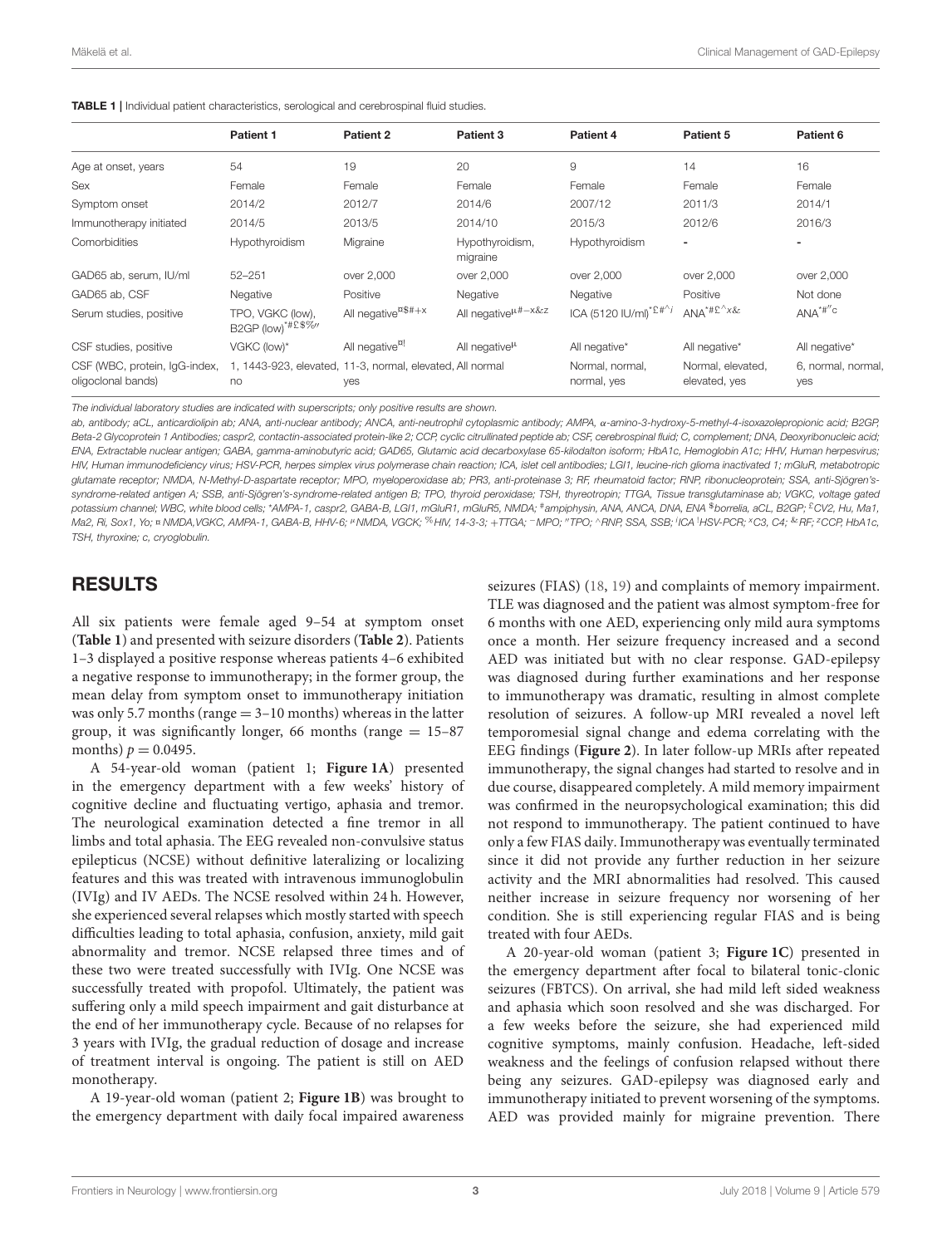|                                   | Patient 1                                                                             | Patient 2                                                                   | Patient 3                                                                      | Patient 4                                                 | Patient 5                                                  | Patient 6                                                                                    |
|-----------------------------------|---------------------------------------------------------------------------------------|-----------------------------------------------------------------------------|--------------------------------------------------------------------------------|-----------------------------------------------------------|------------------------------------------------------------|----------------------------------------------------------------------------------------------|
| <b>NCSE</b><br>Seizure types (18) |                                                                                       | FIAS                                                                        | FBTCS, FIAS, FAS                                                               | FIAS                                                      | <b>FIAS</b>                                                | <b>FBTCS, FAS</b>                                                                            |
| Other symptoms                    | Fast cognitive decline,<br>dystonia, aphasia,<br>vertigo, tremor,<br>hallucinations.  | depression, vertigo.<br>Memory defect,                                      | Headache, cognitive<br>impairment, tremor,<br>anxiety, left sided<br>weakness. | nausea, depression.<br>Cognitive slowing,                 | compulsive thoughts,<br>Memory problems,<br>fear, anxiety. | Eczema, joint<br>symptoms.                                                                   |
| Epilepsy type                     | Focal (onset unknown)                                                                 | Focal (bitemporal)                                                          | Focal (temporal)                                                               | Focal (bitemporal)                                        | Focal (bitemporal)                                         | Focal (multifocal)                                                                           |
| EG                                | During the SE episode<br>slow wave discharges<br>bilaterally with frontal<br>maximum. | Ictally left or right<br>temporal lobe<br>discharges.                       | Interictal normal, no<br>ictal recordings                                      | Ictally left or right<br>temporal lobe<br>discharges.     | Ictally left or right<br>temporal lobe<br>discharges.      | widespread discharges<br>localizing features.<br>Ictally left or right<br>without definitive |
| Normal<br>ΜÑ                      |                                                                                       | eft temporomesial T2<br>signal change which<br>resolved after<br>treatment. | Normal                                                                         | Normal                                                    | Left hippocampal<br>sclerosis.                             | hippocampal atrophy.<br>Marginal right                                                       |
| MMF<br>Immunotherapies            | IVIg, MP, PR, RTX,                                                                    | IVIg, MP, PR, MMF,<br>RTX, IA                                               | IVIg, MP, IA, RTX                                                              | IVIg, MP, IA, RTX                                         | IVIg, AZP, IA, RTX                                         | IVIg, HCQ                                                                                    |
| LCM<br>Current AED <sub>s</sub>   |                                                                                       | CBZ, LCM, LEV, ZNS                                                          | <b>TPM</b>                                                                     | OCZ, ZNS                                                  | AZM, LCM, ZNS                                              | ECZ, LEV, OCZ                                                                                |
| Prior AED <sub>s</sub>            | CBZ, LEV, LZP, PEH,<br>TPM, VLP, CLB                                                  | OCZ                                                                         |                                                                                | $\leq$                                                    | CBZ                                                        | CBZ, CLB, LEV, OCZ,<br>PRG, VLP                                                              |
| $\frac{1}{2}$<br>Epilepsy surgery |                                                                                       | $\frac{1}{2}$                                                               | $\frac{1}{2}$                                                                  | Yes, left temporal lobe,<br>no HS. VNS.                   | Yes, left temporal lobe,<br>s.<br>E                        | $\frac{6}{2}$                                                                                |
| Treatment response                | year with regular IVIG.<br>Symptom-free after 1                                       | nevertheless refractory<br>Good response to IA,<br>epilepsy.                | Good response to IA<br>and RTX, however<br>multiple relapses.                  | No response to late<br>response to VNS.<br>immunotherapy, | No response to late<br>immunotherapy,<br>surgery or AED.   | No response to late<br>response to AED.<br>immunotherapy,                                    |

<span id="page-3-0"></span>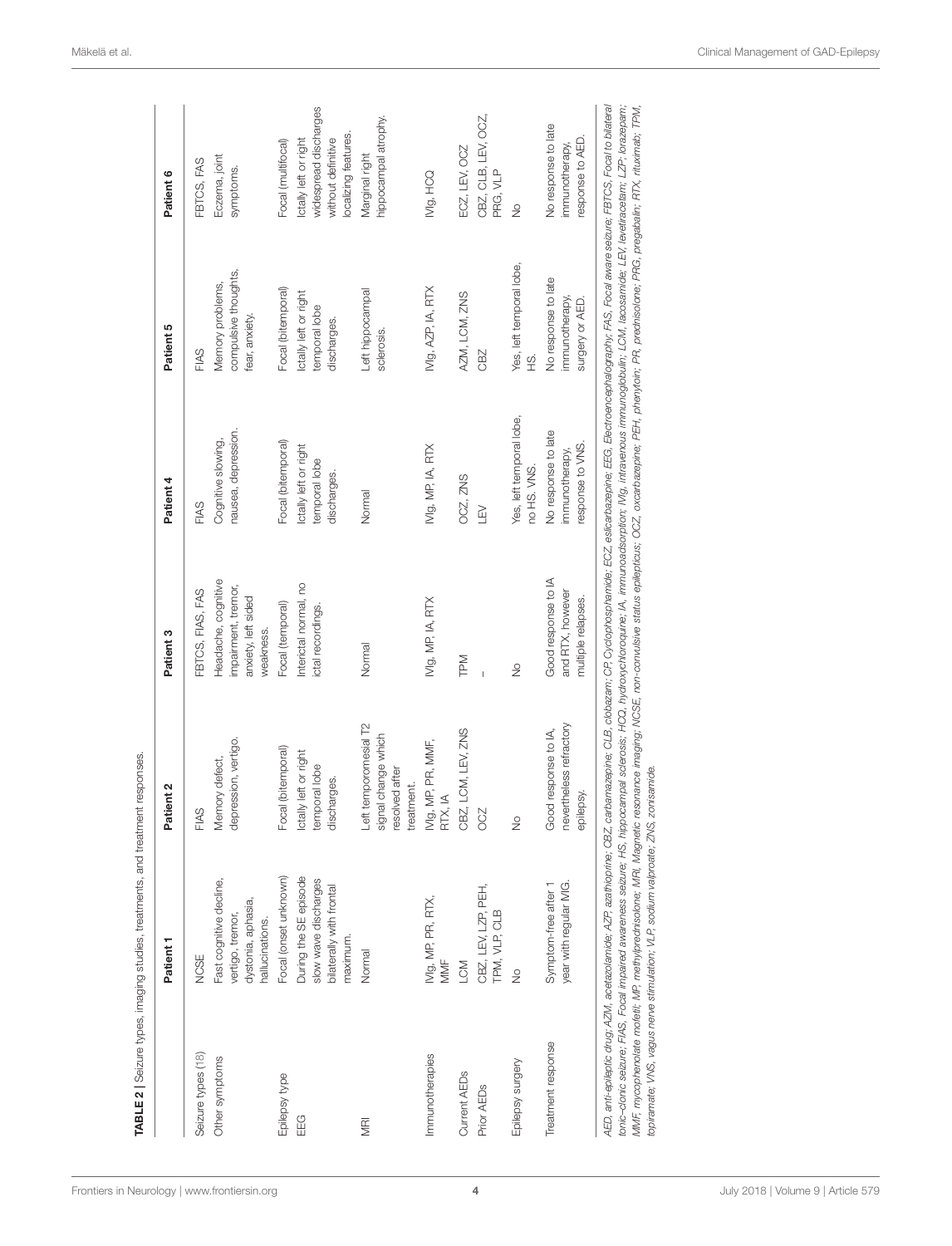

<span id="page-4-0"></span>FIGURE 1 | Individual characteristics of treatment responses and therapies provided in the studied GAD-epilepsy patients are shown. X-axis shows the time-points in months starting from symptom onset. The blue line displays seizures / no seizures. Dotted lines refer to the interventions. Orange dots are GAD65 antibody levels. Discontinuation of therapies is shown in parenthesis. 4 wk means 4-week intervals. Patient 1 (A) responded well to early initiation of immunotherapy. With patient 2 (B), there was longer delay before immunotherapy and she continued to experience seizures even after several AED and immunotherapy trials. However, her MRI pathology resolved. Patient 3 (C) responded well to immunoadsorption with decreasing of GAD65 antibody levels after every trial. Patients 4–6 (D–F) did not respond to late immunotherapy. In patient 4, a vagus nerve stimulator ultimately reduced seizure levels. In patient 6, AED modification reduced her seizure levels. AED, antiepileptic drugs; AZM, acetazolamide; AZP, azathioprine; CBZ, carbamazepine; CLB, clobazam; CP, Cyclophosphamide; ECZ, eslicarbazepine; GAD65, Glutamic acid decarboxylase 65-kilodalton isoform; HCQ, hydroxychloroquine; IA, immunoadsorption; IVIG, intravenous immunoglobulin; LCM, lacosamide; LEV, levetiracetam; LZP; lorazepam; MMF, mycophenolate mofetil; MP, methylprednisolone; OCZ, oxcarbazepine; PEH, phenytoin; PR, prednisolone; RTX, rituximab; SAH, selective amygdalohippocampectomy; TPM, topiramate; VNS, vagus nerve stimulation: wk, week; VLP, sodium valproate; ZNS, zonisamide;.

was no clear response to the initial immunotherapies and they had to be stopped due to adverse effects. The patient started to suffer anxiety and fear-like emotions after a second FBTCS. She was provided with secondary immunotherapy with immunoadsorption (IA) and there was clear resolution of symptoms and also a lowering of GAD65 antibody levels. However, she continued to experience focal unaware seizures (FAS) with mild right sided arm twitching and there was a return of the high GAD65 antibody titer levels; therefore, IA was repeated with a good response.

A 9-year-old girl (patient 4; **[Figure 1D](#page-4-0)**) presented with nausea, abdominal pain and excessive swallowing and TLE was diagnosed. She was symptom-free with one AED for 1 year until she started to have 40 FIAS on a monthly basis. Multiple AEDs and epilepsy surgery did not reduce her seizure frequency. High GAD65 antibody levels were detected when performing an extensive serology panel before VNS implantation 7 years after symptom onset. Since primary immunotherapy achieved no effects, secondary immunotherapy with IA and rituximab was tried but with no symptom relief and no effect on GAD65 antibody levels. Immunotherapy was discontinued and a VNS implanted, which when combined with two AEDs, achieved an initial response, i.e., the patient became seizure-free.

A 14-year-old girl (patient 5; **[Figure 1E](#page-4-0)**) presented with FIAS and TLE was diagnosed. Brain MRI revealed left hippocampal sclerosis. Multiple AEDs and epilepsy surgery did not reduce her seizure frequencies. GAD-epilepsy was diagnosed 15 months after symptom onset. She received primary immunotherapy but it offered no benefits. Some years later, IA and rituximab were tried but these neither eased her symptoms nor reduced her antibody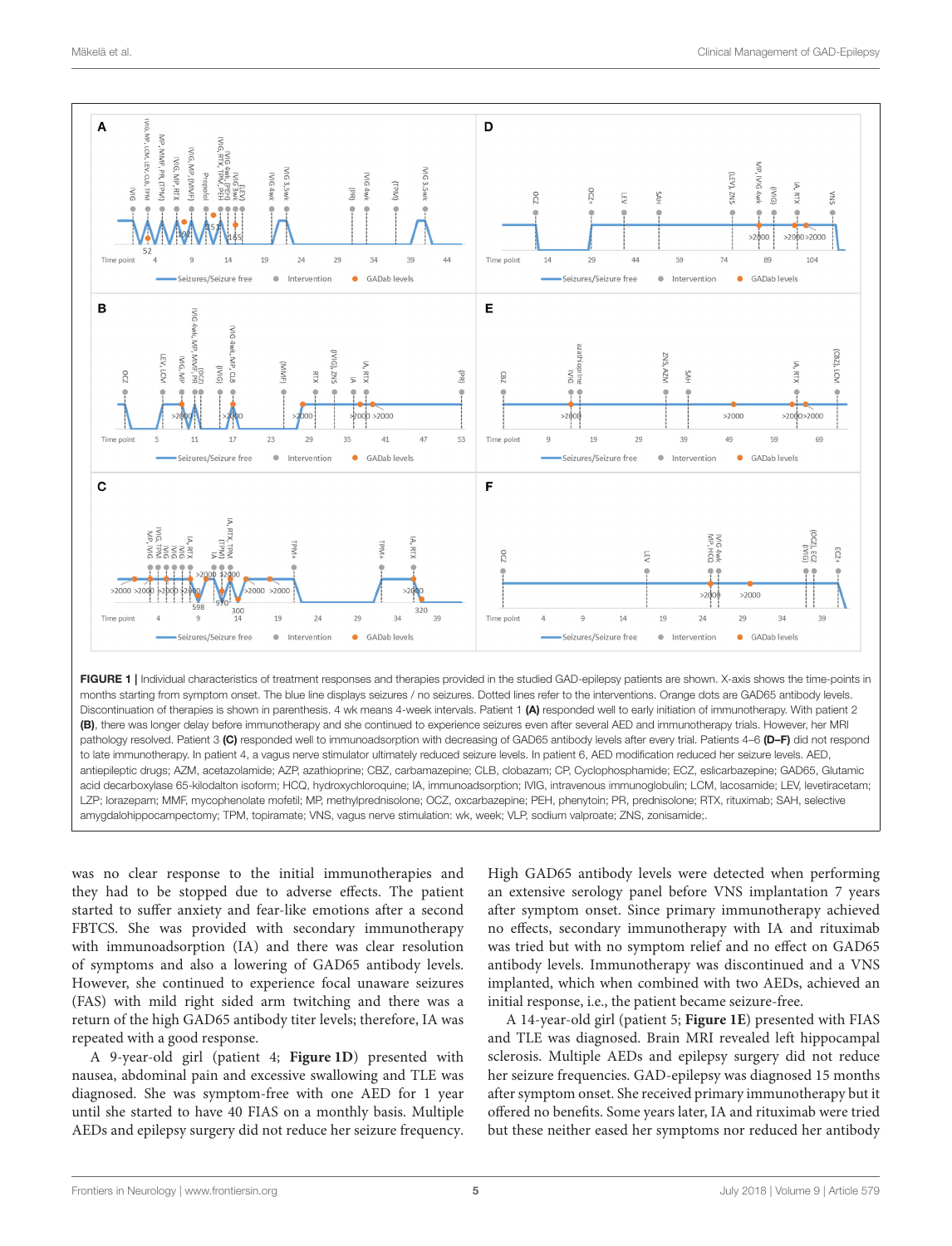

<span id="page-5-0"></span>levels. She is still experiencing regular FIAS despite therapy with three AEDs.

A 16-year-old girl (patient 6; **[Figure 1F](#page-4-0)**) presented with FBTCS, eczema and joint pain. Despite treatment with two AEDs, she continued to experience FIAS and high serum GAD65 antibody levels were detected 26 months after symptom onset. Primary immunotherapy had no effect on seizures and it was discontinued due to adverse effects. Hydroxychloroquine eased her joint symptoms and this therapy was continued but she still experienced FIAS. With AED modification, her seizure levels declined and thus secondary immunotherapy was not tried.

# **DISCUSSION**

We have described the clinical management of six patients with GAD-epilepsy. Three patients responded well to early immunotherapy initiated within 10 months after symptom onset and one patient's brain MRI abnormalities resolved after regular immunotherapy. Immunotherapy achieved no objective benefit in three patients who already had developed refractory epilepsy. Instead, AED modification or VNS implantation achieved better clinical results than immunotherapy in patients in whom the diagnosis of GAD-epilepsy had been delayed. Epilepsy surgery was ineffective in these patients.

Even though the biological process is most likely a continuum, our results suggest that the clinical course of GAD-epilepsy forms three major stages. In the first stage, reversible acute immunoactivation causes the first seizure [\(20\)](#page-7-19). In this stage, the main focus of management should be placed on immunotherapy since this can prevent permanent brain tissue damage and stop the epilepsy from becoming refractory, as was seen with patients 1 and 3. In the second stage of GAD-epilepsy, there is already subtle irreversible brain tissue damage [\(4\)](#page-7-3), which causes refractory epilepsy (Patient 2). During the second stage, immunotherapy can still be highly effective as was seen with the resolution of brain MRI abnormalities in patient 2. However, it seems that after the resolution of the immunoactivation, the focus in management should shift to managing the refractory epilepsy. In the third stage, there has been progressive damage leading to hippocampal sclerosis and to a more diffuse brain damage and cognitive symptoms [\(7\)](#page-7-6). In this stage, immunotherapy seems to be ineffective and the emphasis should be on the management of the refractory epilepsy.

All of the evidence surrounding the management of GADepilepsy has been based on small case reports and the treatment results have been variable [\(15\)](#page-7-14). The patients in our study largely resemble previous study populations with a female sex predominance and young age. In patients with diabetes, GAD65 antibody titer levels of over 200 IU/ml are considered high [\(21\)](#page-7-20). In GAD-epilepsy, both high and very high (over 1,000 IU/ml) GAD65 antibody titer levels have been detected [\(2\)](#page-7-1) which is in accordance with the findings in our patients. CSF was abnormal in all but one of our patients. Especially patients 2 and 5 showed significant immunoactivation in the CSF. Malignancy is rarely associated with GAD-epilepsy [\(15\)](#page-7-14) as was also shown in our data. Many GAD65 antibody positive patients harbor other autoantibodies indicative of polyautoimmunity [\(22\)](#page-7-21). Accordingly, two of our patients had ANA and one harbored TPO-antibodies. GAD-epilepsy patients can also develop diabetes or other neurological GAD65 antibody associated syndromes [\(3\)](#page-7-2) although this was not observed in our patients. Even in non-diabetic patients, the GAD65 antibody positivity is strongly associated with thyroid disease [\(23\)](#page-7-22) which was also present in 50% of our patients. Patient 1 had low titer antibodies against the VGKC complex but tested negative for Caspr2 and LGI1. This finding is of uncertain clinical value [\(24\)](#page-7-23). In our previous study, we did not detect the presence of VGKC antibodies in GAD-epilepsy patients [\(25\)](#page-7-24).

In most case reports, IVIg and MP are the standard first line immunotherapies administered [\(11,](#page-7-10) [15,](#page-7-14) [26\)](#page-7-25) in GAD-epilepsy as was the case with our patients. Some patients have benefited also from plasma exchange (PLEX) [\(26,](#page-7-25) [27\)](#page-7-26). The effects of IVIg and immunoadsorption have been usually unsatisfactory. However, in many of these studies, there has been a long delay from symptom onset to treatment [\(11,](#page-7-10) [26\)](#page-7-25). We used immunoadsorption successfully in patient 3. CSF-filtration has also been tried, however with a long delay from symptom onset [\(11\)](#page-7-10). Second line therapy usually includes cyclophosphamide and rituximab [\(11,](#page-7-10) [26\)](#page-7-25). We administered rituximab as second line therapy but not cyclophosphamide in view of its adverse effects in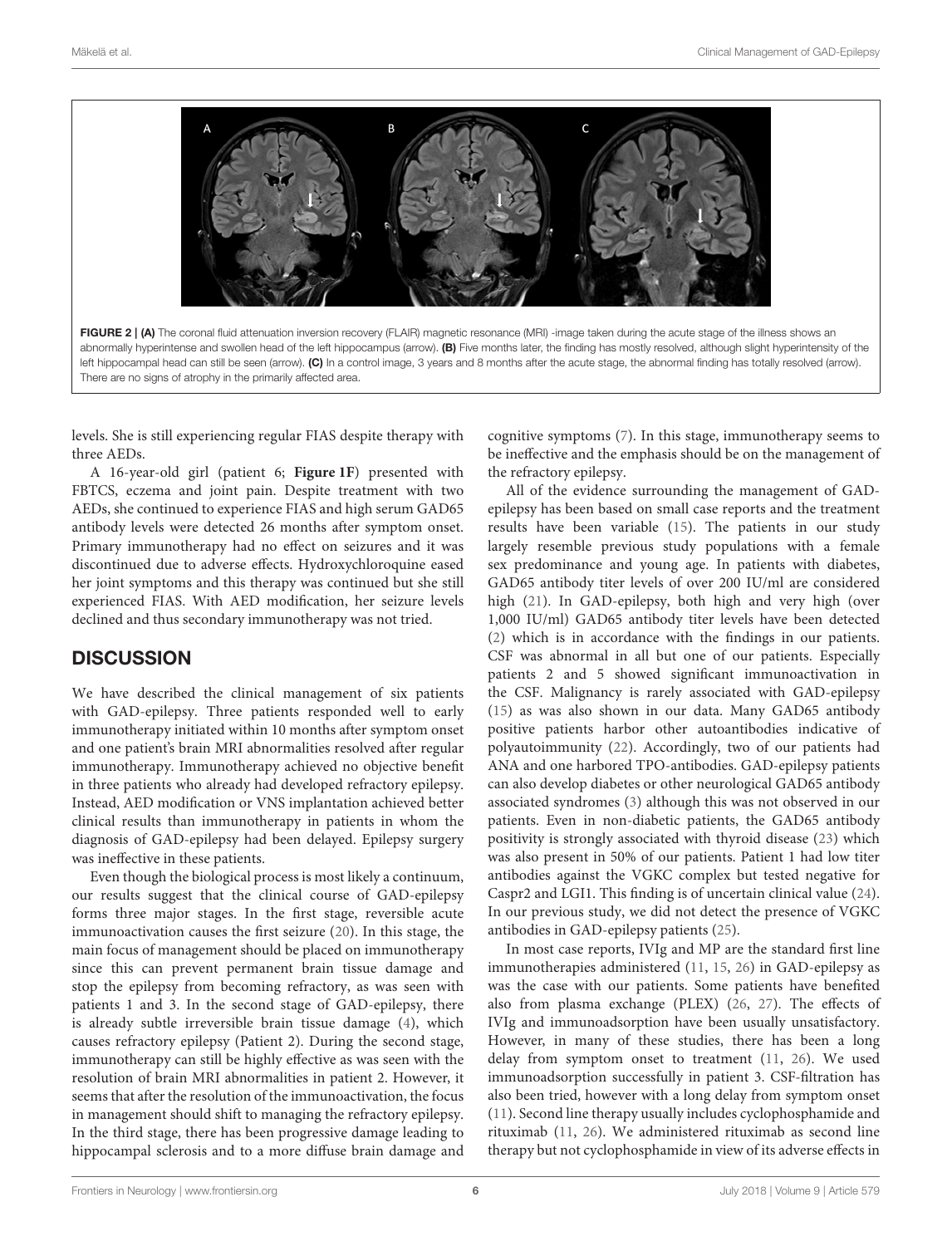young female patients. Other immunosuppressive agents such as azathioprine and mycophenolate mofetil (MMF) have often been tried [\(11\)](#page-7-10) with varying results, as also in our patients. Moreover, natalizumab has been tried to block T-cell entry into the CNS [\(11\)](#page-7-10). In one case report, GAD-epilepsy was successfully managed with basiliximab [\(28\)](#page-7-27); this was attributed to a reduction in the numbers of activated T-cells via interleukin-2 receptor blockade. Rituximab has an indirect inhibiting effect on pathogenic T-cells [\(29\)](#page-7-28) which could in part explain its effect as the pathology of GAD-epilepsy seems to be mediated by cytotoxic T cells [\(4\)](#page-7-3).

It is generally accepted that immunotherapy in GAD-epilepsy should be initiated as soon as possible [\(15\)](#page-7-14), however there is no clear evidence defining when immunotherapy will no longer be effective. In many previous studies, there has been a long delay to diagnosis and immunotherapy initiation. For example, when there was a 4.5  $(\pm 0.4)$  year delay in immunotherapy, only every fifth patient showed any improvement [\(26\)](#page-7-25). Furthermore, when the median disease duration was 18 months, it was reported that treatment results were poor [\(11\)](#page-7-10).

Our results suggest that one obtains optimal results when immunotherapy is initiated during the early stages of acute immunoactivation when no brain MRI changes are yet visible as was seen with patients 1 and 3. In some case reports it has been shown similarly that early initiation of immunotherapy provides complete seizure freedom [\(30\)](#page-7-29). Thus, there is convincing evidence that early immunotherapy can be effective in the first stage of GAD-epilepsy.

In the second stage of GAD-epilepsy, there is already irreversible brain tissue damage causing refractory epilepsy as was observed in patient 2 and in many previous case series which have demonstrated a poor treatment response to immunotherapy [\(11\)](#page-7-10). However, we could show that the already developed brain MRI abnormalities could be resolved after regular immunotherapy. In some case reports, immunotherapy has also achieved a similar resolution of the MRI abnormalities [\(16,](#page-7-15) [31\)](#page-7-30). There is one case report describing the empirical initiation of MP, IVIg, plasmapheresis, rituximab and cyclophosphamide in refractory status epilepticus which later proved to be GADepilepsy [\(16\)](#page-7-15). After 1 month, that patient was almost symptomfree with only occasional breakthrough seizures with regular rituximab infusions and 5 AEDs with resolution of the MRI abnormalities [\(16\)](#page-7-15). This evidence is suggesting that even during the second stage of GAD-epilepsy, immunotherapy can reverse brain tissue damage and possibly prevent a more severe clinical course of GAD-epilepsy. However, in this stage, the management of GAD-epilepsy shifts from immunotherapy to managing the refractory epilepsy.

In third stage of GAD-epilepsy, there already has occurred permanent progressive damage, possibly hippocampal sclerosis and permanent cognitive symptoms. One of our patients with late GAD-epilepsy diagnosis had developed hippocampal sclerosis, as has often been shown before [\(6\)](#page-7-5) as the cytotoxic process seems to initially involve limbic areas [\(4\)](#page-7-3). Moreover, widespread white matter changes have been detected in GAD-LE [\(7\)](#page-7-6) suggesting that there is also a more widespread pathology. Late immunotherapy in refractory GAD-epilepsy had little effect, which is in line with previous evidence [\(26\)](#page-7-25). However, there is one case report which claimed that PLEX exerted a clear effect 7 years after symptom onset even though MP and IVIg had no effect [\(27\)](#page-7-26) and in one study, basiliximab showed temporal resolution of seizures also 7 years after diagnosis [\(28\)](#page-7-27). For these reasons, immunotherapy should be tried at least shortly, even in late GAD-epilepsy diagnosis.

AED selection in GAD-epilepsy is undertaken according to the normal clinically accepted principles in attempts to achieve maximum seizure control and tolerability [\(15\)](#page-7-14). Only a few GADepilepsy patients become seizure-free exclusively with AEDs [\(32\)](#page-7-31). AEDs also have immunomodulatory effects which could in part explain their effect on the autoimmune epilepsies [\(32\)](#page-7-31). All but one of our patients required multiple AEDs. However, after the symptoms were controlled with immunotherapy, some AEDs could be discontinued. Moreover, we recommend that when immunotherapy is no longer effective, it is advisable to concentrate on the management of epilepsy. One of our patients responded well to VNS which has not been shown previously in GAD-epilepsy patients. Epilepsy surgery was performed on two of our patients but it exerted no clear effect on seizure levels and this resembles the situation in other GAD-epilepsy patients [\(6\)](#page-7-5). The better response to VNS than to epilepsy surgery might be because of the diffuse pathology in GAD-epilepsy [\(7\)](#page-7-6). In all three of our refractory patients, however, the epileptic focus was eventually bilateral, pointing to an insidious continuing cytotoxic process. It seems that early immunotherapy can halt the destructive process and epilepsy surgery could be avoided.

A clear limitation of our study is the low number of patients and the retrospective nature of the study design. However, GADepilepsy is a rare entity and large patient materials are difficult to obtain. Moreover, our patients showed varying symptoms. Previously only GAD-TLE or GAD-LE patients have been studied. In this study, we combined GAD-epilepsy patients with different presentations and also the diagnoses had been made with varying delays. However, this also shows that GAD-epilepsy should be suspected in many different clinical scenarios and we have provided new evidence on the timing of the treatments.

In conclusion, these results highlight the importance of early detection of GAD65 antibodies in refractory epilepsy as immunotherapy can be effective during the early stages of the disease and it can possibly prevent the development of permanent brain tissue damage.

## ETHICS STATEMENT

A case report is a medical/educational activity that does not meet the DHHS definition of research, which is: a systematic investigation, including research development, testing and evaluation, designed to develop or contribute to generalizable knowledge. Therefore, the activity does not have to be reviewed by a IRB.

# AUTHOR CONTRIBUTIONS

K-MM, AH, AB, JP conceived and designed the study. K-MM, AH, AB, JP analyzed the data. AB analyzed MRI images. K-MM, AH, AB, JP wrote the paper.